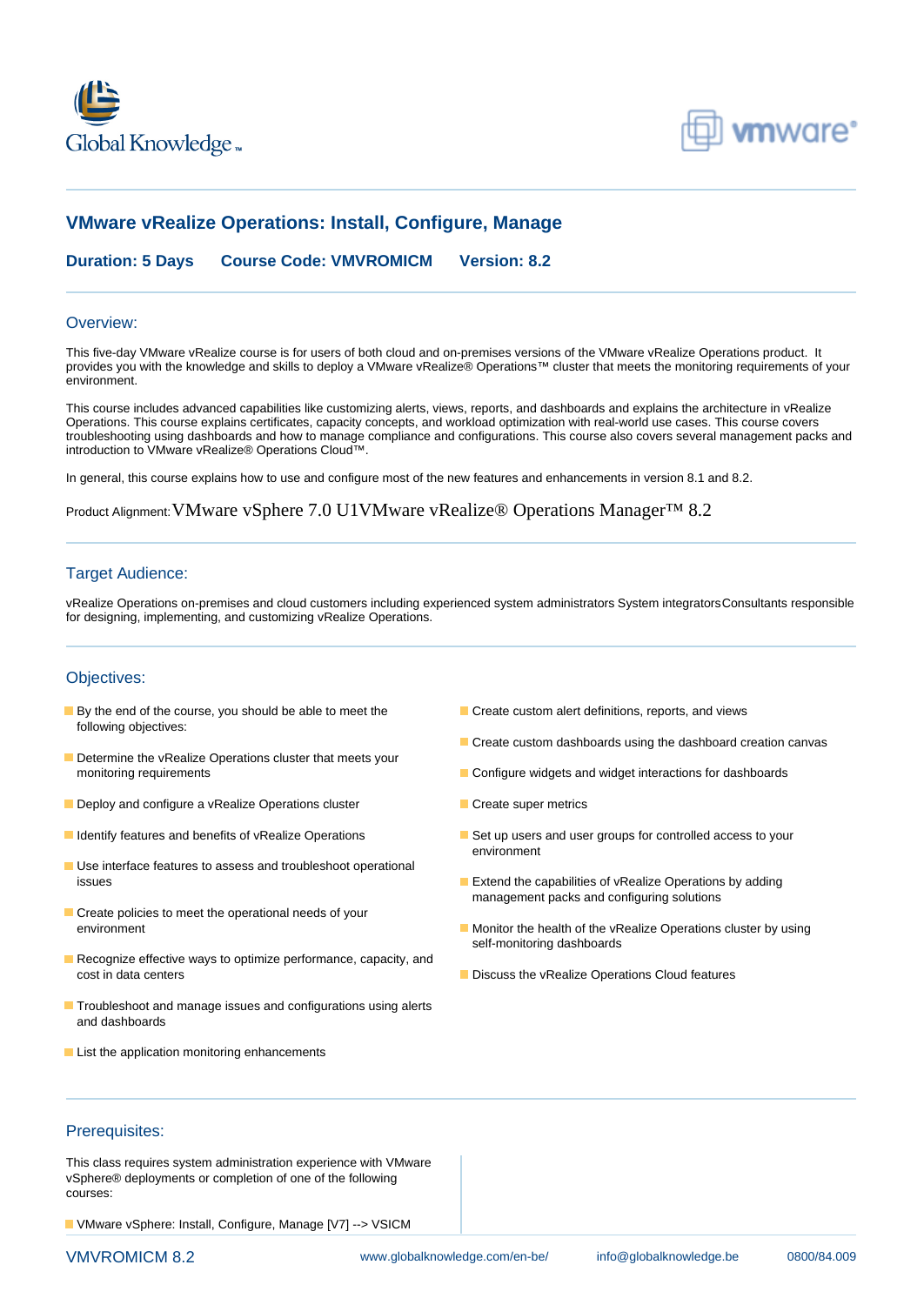Ī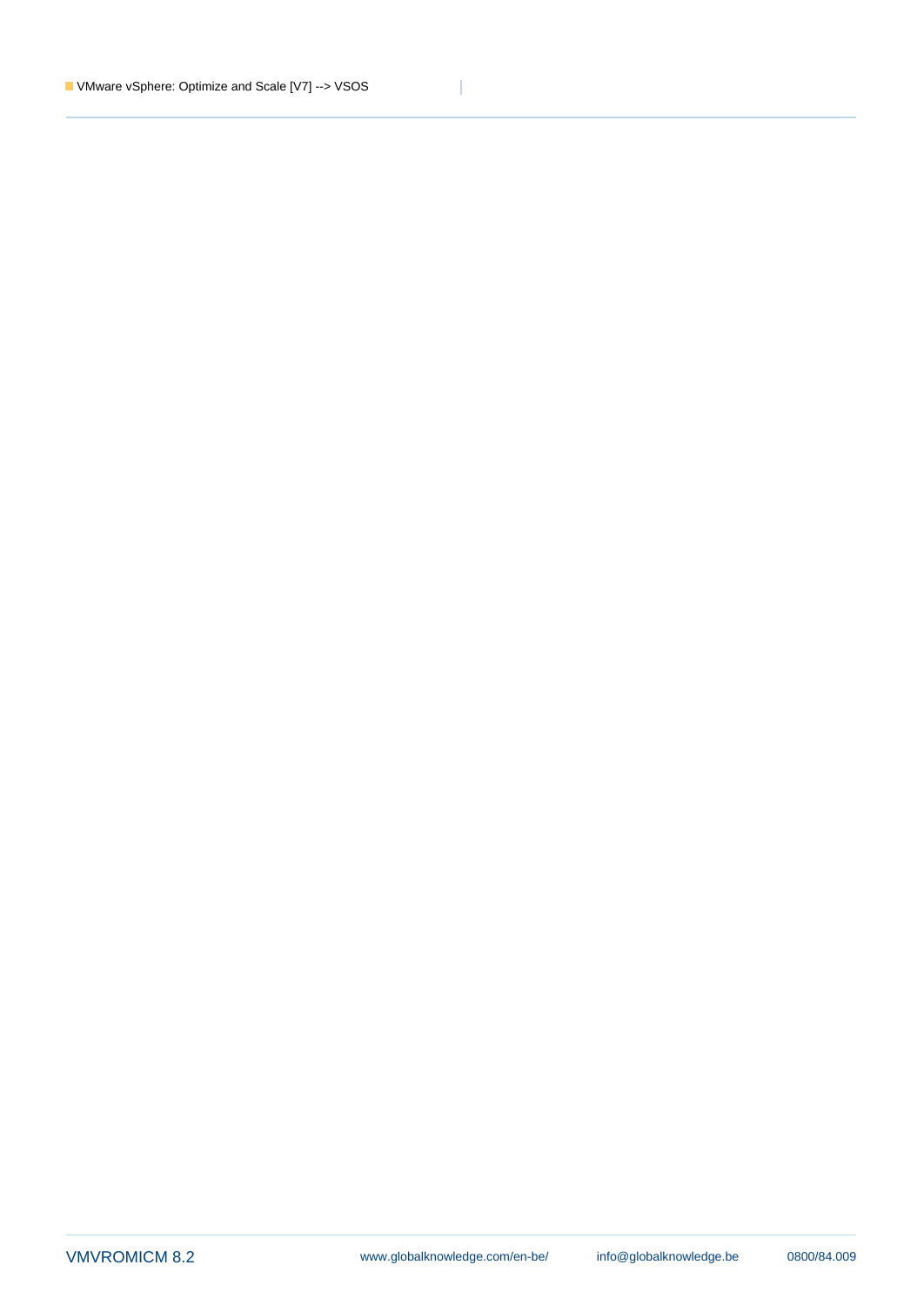## Content:

| • Explain how policy inheritance works                                                      | 12 Custom Views and Reports                                                        |
|---------------------------------------------------------------------------------------------|------------------------------------------------------------------------------------|
| 7 Performance Optimization                                                                  | • Build and use custom views in your<br>environment                                |
| • Introduction to performance optimization                                                  | • Create custom reports for presenting data                                        |
| • Define the business and operational<br>intentions for a given data center                 | about your environment                                                             |
|                                                                                             | 13 Custom Dashboards                                                               |
| • Automate the process of optimizing and<br>balancing the workloads in data centers         | • Create dashboards that use predefined and<br>custom widgets                      |
| • Report on the results of optimization efforts                                             | • Configure widgets to interact with other                                         |
| 8 Capacity and Cost Optimization                                                            | widgets and other dashboards                                                       |
| • Define capacity planning terms                                                            | • Configure the Scoreboard widget to use a<br>metric configuration file            |
| • Understand capacity planning models                                                       | • Manage dashboards by grouping<br>dashboards and sharing dashboards with<br>users |
| • Assess the overall capacity of a data center<br>and identify optimization recommendations | 14 Super Metrics                                                                   |
| • Recognize options for rightsizing virtual<br>machines (VMs)                               | • Recognize different types of super metrics                                       |
| • Run what-if scenarios for adding workloads<br>to a data center                            | • Create super metrics and associate them<br>with objects                          |
| • Run what-if scenarios to plan the migration<br>of workloads to the public cloud           | • Enable super metrics in policies                                                 |
|                                                                                             | 15 User Access Control                                                             |
| • Assess the cost of your datacenter<br>inventory                                           | • Recognize how users are authorized to                                            |
| 9 Troubleshooting and Managing<br>Configuration                                             | access objects                                                                     |
| • Describe the troubleshooting workbench                                                    | • Determine privilege priorities when a user<br>has multiple privileges            |
| • Recognize how to troubleshoot issues by<br>monitoring alerts                              | • Import users and user groups from an<br><b>LDAP</b> source                       |
| • Use step-by-step workflows to troubleshoot<br>different vSphere objects                   | 16 Extending and Managing a vRealize<br><b>Operations Deployment</b>               |
|                                                                                             | • Identify how the product UI supports vRealize                                    |